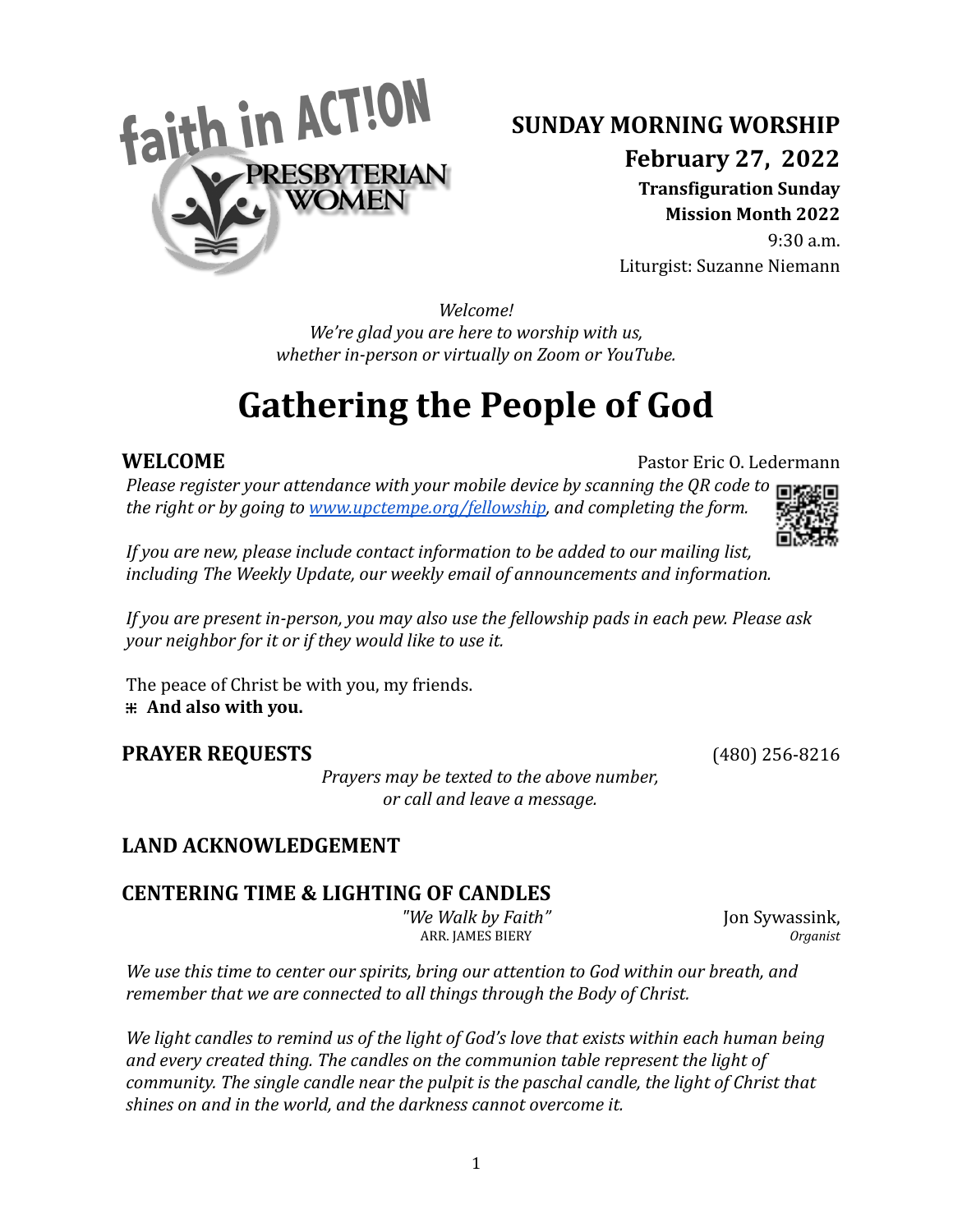#### **CALL TO WORSHIP**

By God's grace in Christ we are being transformed into "doers" of God's holy and eternal word. **⁜ We proclaim the love of God when we are hearers and then doers of God's teachings.** Come, let us proclaim the glory of our Creator and tune our hearts to the beating of God's heart throughout the universe. **⁜ Let us follow in the footsteps of all the faithful who paved this path before us. Let us walk in the footsteps of Miriam, Martha, Mary, Dorcas, Naomi, and Ruth.** Let us follow in the footsteps of all God's faithful!

#### **\*HYMN** *"For All the Faithful Women"* #324

For all the faithful women who served in days of old, to you shall thanks be given; to all, their story told. They served with strength and gladness in tasks your wisdom gave. To you their lives bore witness, proclaimed your power to save.

We praise your name for Miriam, Who sang triumphantly while Pharoaoh's vaunted army lay drowned beneath the sea; For Ruth, who left her homeland And ventured forth in faith, Who pledged to serve and worship Naomi's God till death.

We sing of busy Martha, who toiled With pot and pan while Mary sat in silence To hear the word again. We praise the other Mary, Who hastened to the tomb And found her Lord arisen, Dispelling doubt and gloom.

Lord, hear our praise of Dorcas,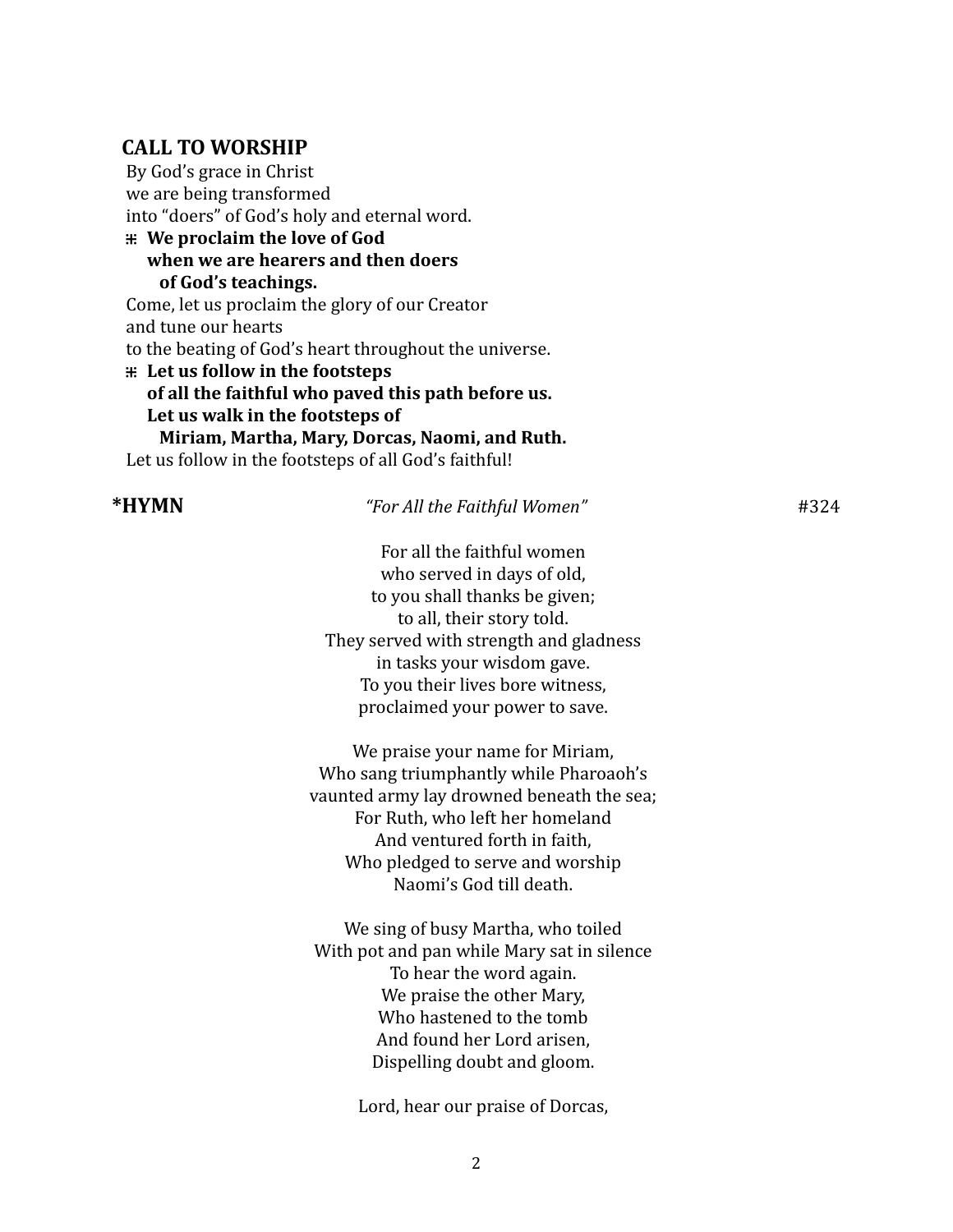Who served the sick and poor. Her hands were cups of kindness Her heart an open door. O God for saints and servants, Our fervent prayer we raise, That, faithful in your service, Our lives may sing your praise.

### **PRAYER OF CONFESSION 1**

**⁜ Merciful and gracious God, we humble ourselves before your unending compassion, recognizing the measure of our falling short of your glory. We have not loved as you command. We have not spoken truly. We have not cared for creation, including ourselves, according to your will. What we intend, we have not pursued; what we mean to avoid, we embrace. Help us to know the mind of Christ, that in all thoughts, words, and deeds, our lives might come to honor you. Hear our prayers, O God, and may our deepest desires flow from yours.**

*Moment for silent reflection and confession.*

# **ASSURANCE OF GRACE 1**

When one turns to God, the veil of not knowing is removed. Our sins are forgiven by the grace of God. **⁜ May we see with God's eyes and seek the good in and for this world.** Live as renewed people. Live as loved people. Live as people whose eyes have been opened.

**Listening for God's Word**

# **MOMENT JUST FOR THE CHILDREN** Chris Casanova

# **PRAYER FOR UNDERSTANDING**

*"Open the Eyes of My Heart Lord"* #452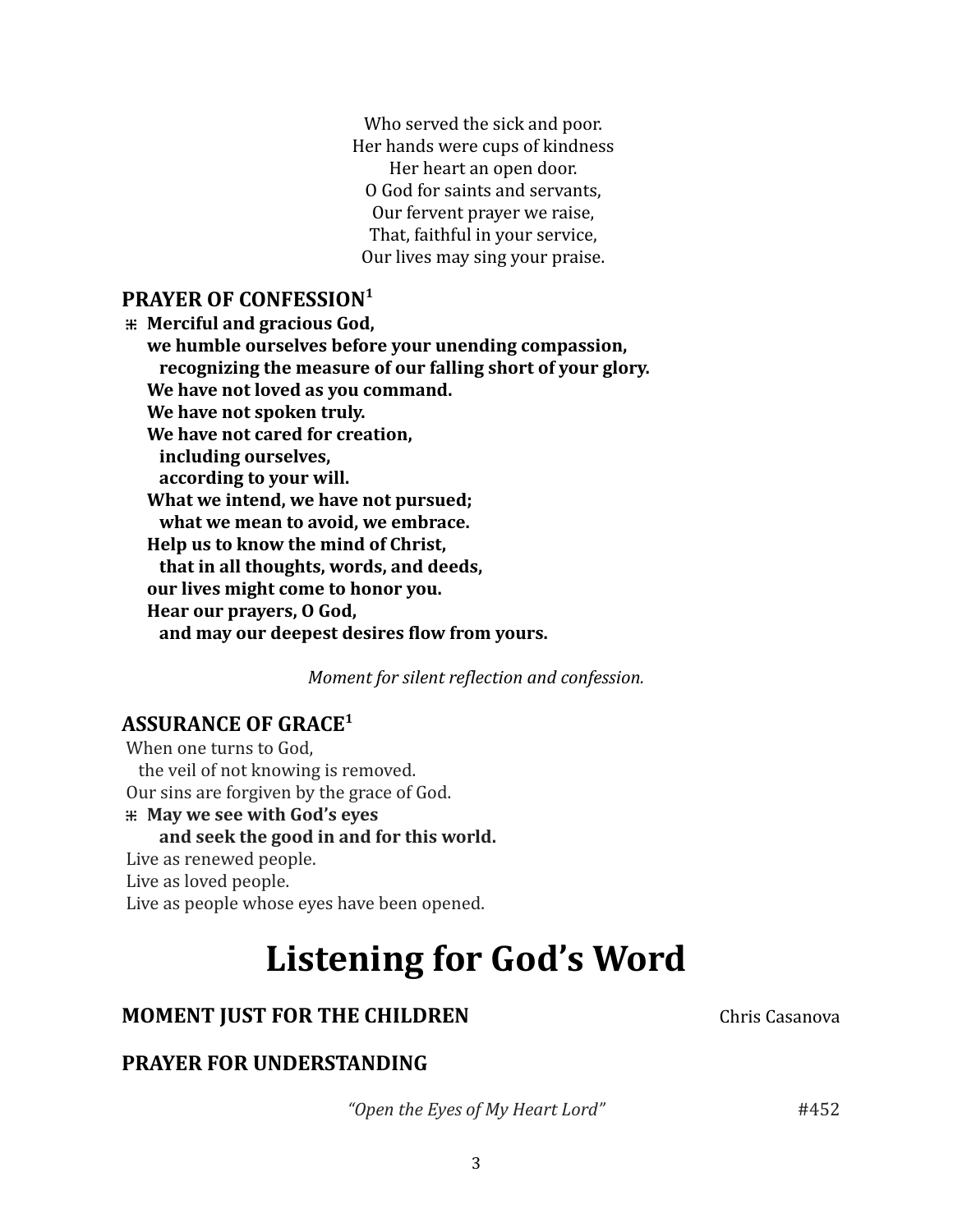Open the eyes of my heart, Lord. Open the eyes of my heart; I want to see you; I want to see you;

To see you high and lifted up, Shining in the light of your glory. Pour out your power and love as we sing "Holy, holy, holy" Holy, holy, holy Holy, holy, holy I want to see you.

#### **SCRIPTURE READING**

James 1.19-25 Luke 9.29-43a

Word of wisdom, word of grace. **⁜ Thanks be to God.**

**SERMON** Pastor Eric O. Ledermann

"*Faith in Action - Be doers of the word!"*

# **Responding to God's Word**

#### **\*RESPONSE** "*Rise"*

BY ARIANNE ABELA Chancel Choir

#### *A time of reflection and meditation.*

I will rise with all my daughters, I will rise against my foes I will rise with all the mothers, I will carry all their woes I will rise to fight for freedom, I will rise though faced with fears I will rise against all hatred while my eyes are veiled with tears

I will rise for religious freedom, for a rich diversity I will rise for all the weary, for each lonely refugee I will work for all our women who deserve equal pay I will work for all our children who await a better day

Sisters oh, stand with me Rise up hand in hand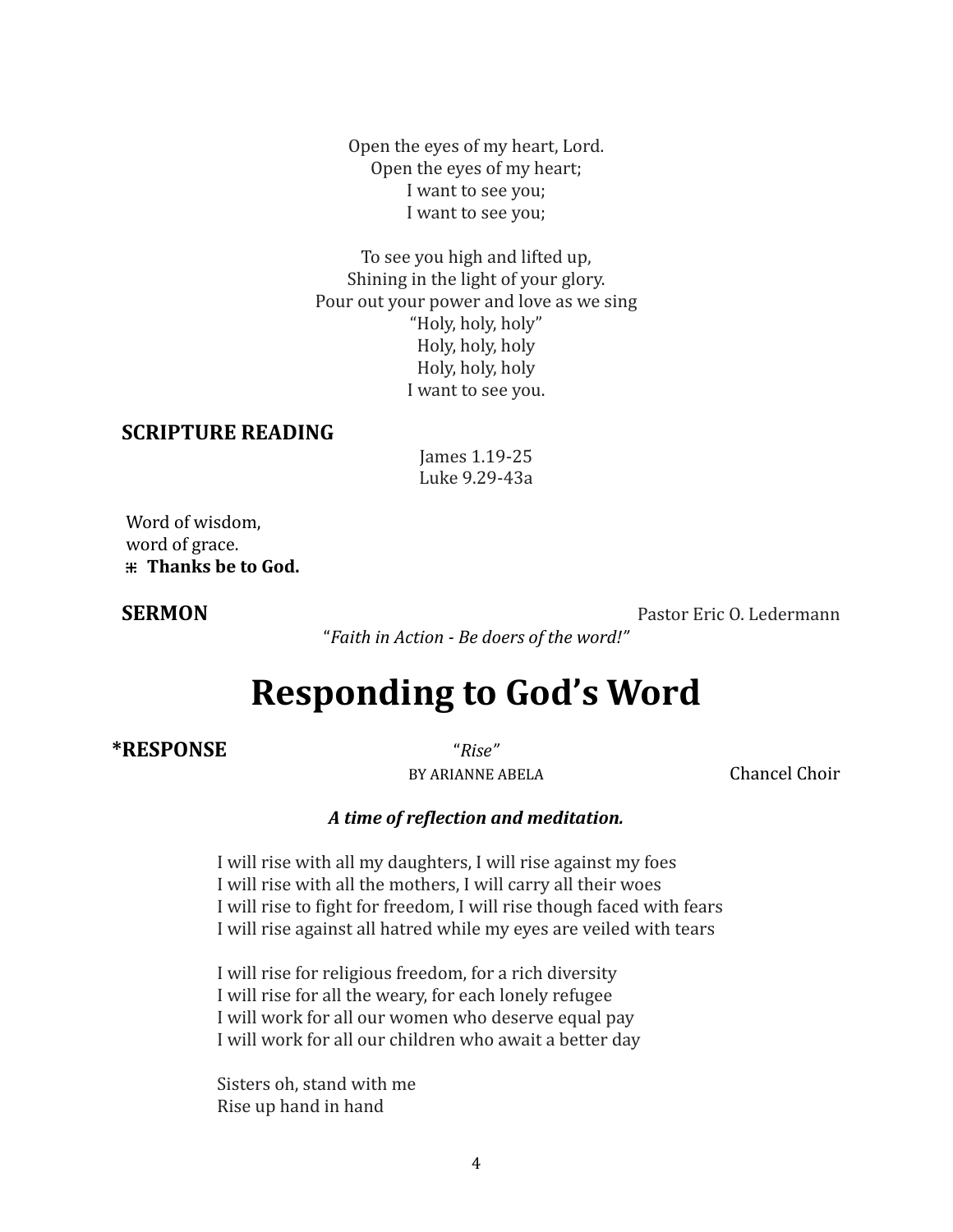Oh, stand with me We will rise to spread love across this bitter land

I will rise for love and justice that we may see a better day I will rise in peace and service for our world in disarray I will rise with all my brothers for all those who cannot stand I will rise with all our fathers who have lost a home & land

I will rise to build up bridges for this broken world we see I will tear down walls between us that divide you and me

Brothers oh, stand with me Rise up hand in hand Oh, stand with me We will rise to spread love across this bitter land I will rise.

### **PRAYERS OF THE PEOPLE**

*Send prayer requests by texting or leaving a message at (480) 256-8216.*

### **PRAYER OF JESUS** (Modern)

**⁜ Our Creator in Heaven, blessed be your name. Your kin-dom come, your will be done on earth as it is in heaven. Give us today our daily bread. Forgive us our sins, as we forgive those who sin against us. Keep us from temptation, and deliver us from evil. For the kin-dom, the power, and the glory, are yours now and forever. Amen.**

### **INVITATION TO THE OFFERING 1**

**OFFERTORY** *"We've Come This Far by Faith"* Jon Sywassink, Jon Symphrey *Organist* ALBERT GOODSON *Organist*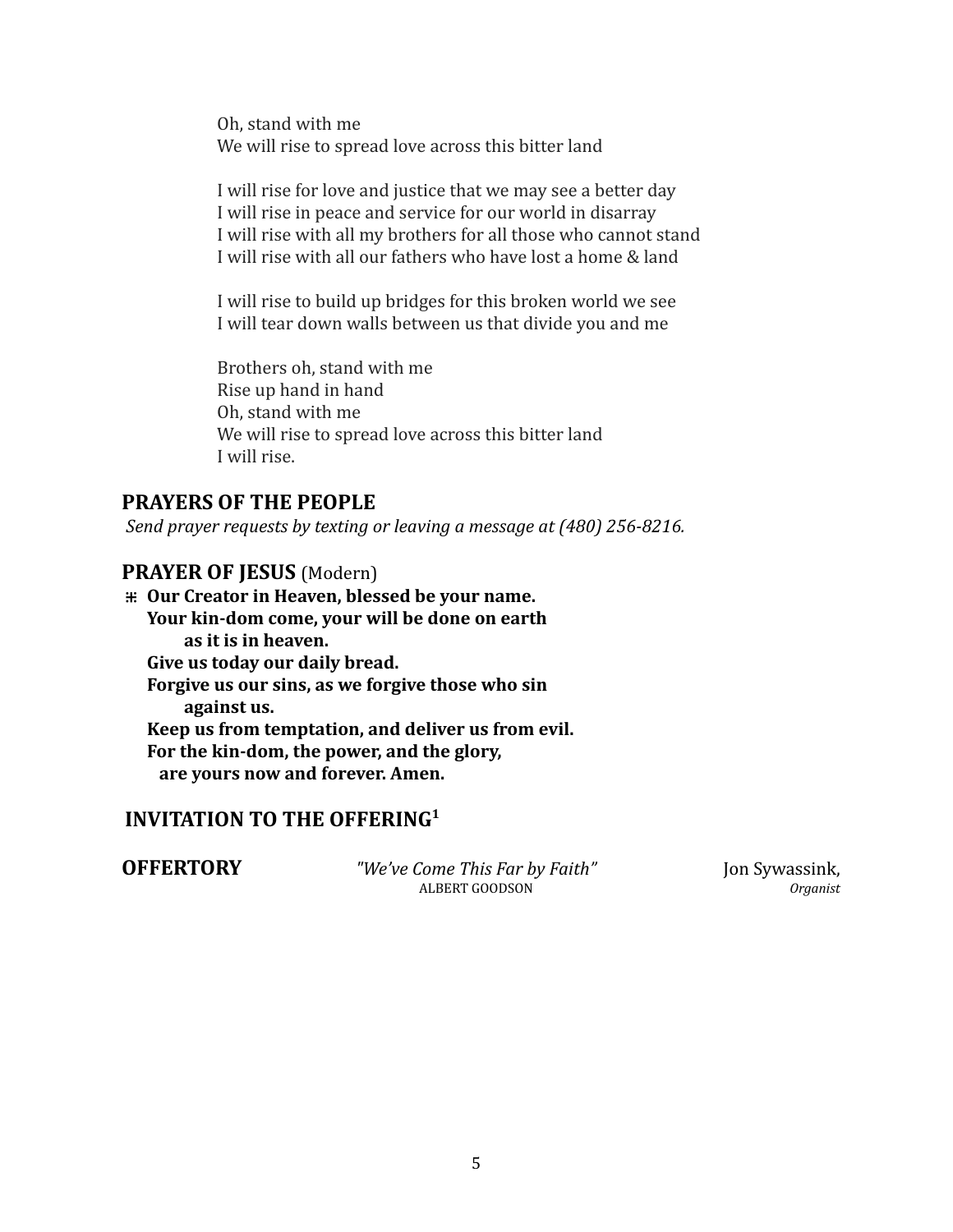# **PRAYER OF DEDICATION 1 Sent Out in Jesus' Name**

### **INVITATION TO COMMUNITY**

### **\*HYMN** "*O God in Whom All Life Begins"* #308

O God in whom all life begins, who births the seed to fruit. bestow your blessing on our lives; here let your love find root. Bring forth in us the Spirit's gifts of patience, joy, and peace; deliver us from numbing fear, and grant our faith increase.

Unite in mutual ministry our minds and hands and hearts that we may have the grace to seek the power your peace imparts. So let our varied gifts combine to glorify your Name that in all things by word and deed we may your love proclaim.

Through tears and laughter, grief and joy, enlarge our trust and care; so bind us in community that we may risk and dare. Be with us when we gather here to worship, sing, and pray, then send us forth in power and faith to live the words we say.

#### **\*CHARGE AND BLESSING**

**\*POSTLUDE** *Reprise of* **"***Rise"* Chancel Choir

BY ARIANNE ABELA

*The postlude is a time of reflection on how God has been present to us during worship, and is present to us in our daily lives.*